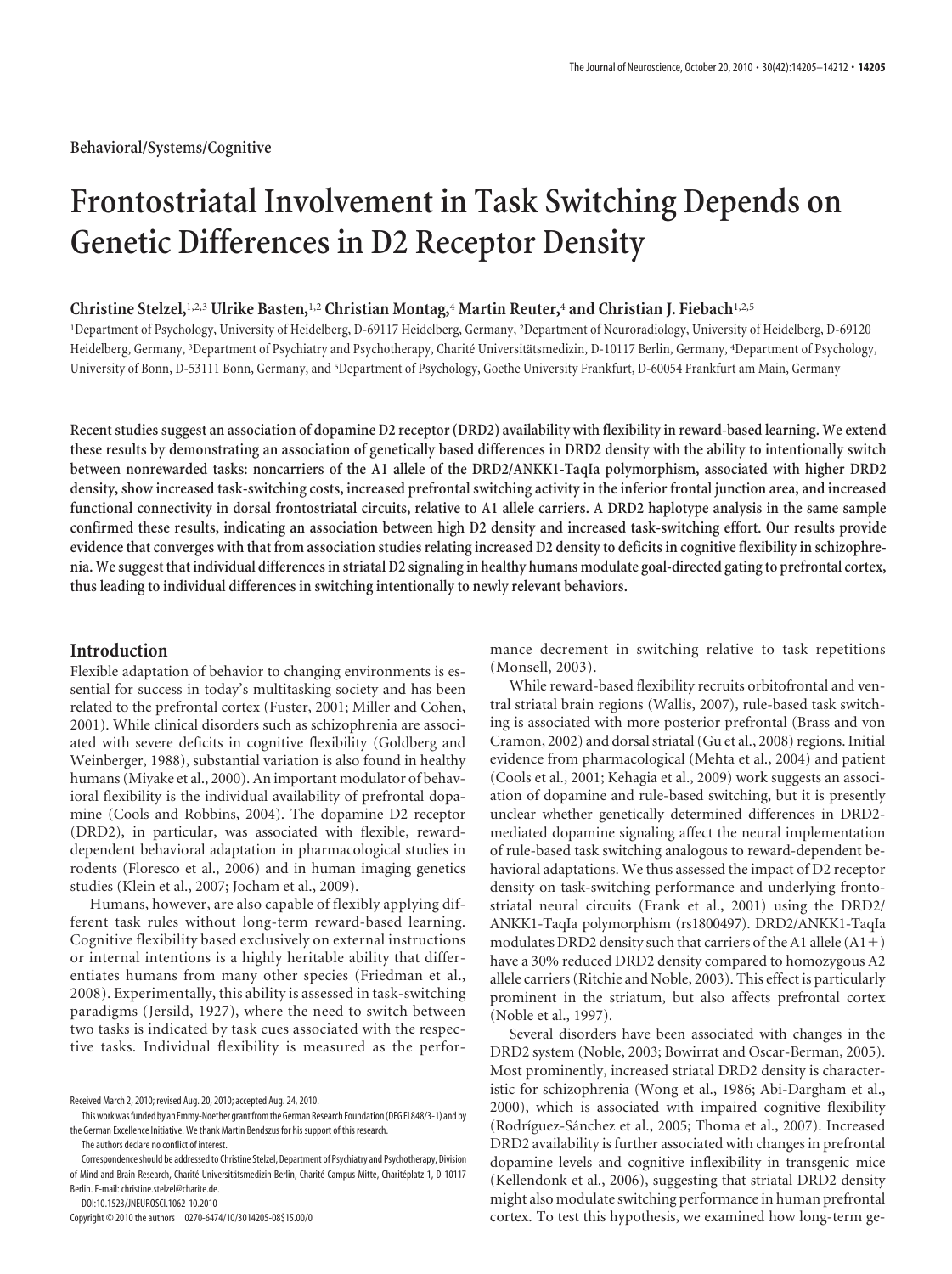netic differences in the DRD2 system relate to individual differences in rule-based flexibility in terms of the invested neural effort. We additionally explored the effects of a recently reported DRD2 haplotype block (Markett et al., 2010) to further generalize our conclusions with respect to the role of DRD2 in cognitive flexibility.

## **Materials and Methods**

*Participants.* All 48 participants were native Germans of Caucasian ethnicity, without neurological or psychiatric history, and had normal or corrected-to-normal vision (24 females, age:  $M = 22.0$ , SD = 1.99; 24 males, age:  $M =$  $22.6$ , SD = 1.99). Participants were selected from a larger sample of genotyped individuals (Stelzel et al., 2009), to include  $24$  A1 + and  $24$  $A1$  - individuals with equal gender distribution. As the present experiment was part of a larger research project, the task-switching paradigm was administered in one fMRI session together with a dual-task paradigm (see below) and one other experiment that followed the task-switching experiment in all subjects and thus did not have any effect on the present experiment. The study was approved by the local ethics committee of the Medical School of the University of Heidelberg, and participants gave written consent according to the Declaration of Helsinki.

*Behavioral procedure.* Participants performed two different tasks on visually presented number

stimuli depending on a task cue presented 300 ms before the number stimuli. The task cue remained on the screen until the end of the trial (Fig. 1*a*), and participants were to respond fast and accurately. A diamond cue indicated that participants were to decide whether the number stimulus was smaller or larger than five. A square indicated to decide whether the number was odd or even. The number stimulus was presented in the center of the cue symbol for 1700 ms, followed by a variable inter trial interval of 2, 4, or 6 s. In addition to the sequence of the two tasks, the location of the task cues was varied. Cues were presented either to the left or the right of the fixation cross, indicating the response hand for the present trial. If cue and stimulus appeared to the left of the fixation cross, the response was to be given with the middle or index finger of the left hand, if it appeared to the right of the fixation cross, participants were to respond with the right middle or index finger. Participants responded with the left finger of the respective response hand if the stimulus was smaller than five or even and with the right finger if it was greater than five or odd. The task sequence was pseudorandomized with the restriction that not more than three task repetitions, two stimulus repetitions, and three response repetitions occurred in sequence. Transitions between conditions were balanced evenly. Participants received two blocks of training with the tasks directly before the MRI session. These training blocks were included in the analyses of the behavioral DRD2  $\times$  task switching interaction to increase power. Note that we did not obtain results from the training for 7 participants, so analyses including behavioral training data were done for 41 participants only. During fMRI measurement, the two task-switching runs were separated by two dualtask runs, in which the two tasks of the task-switching experiment were presented temporally overlapping and subjects had to respond to both stimuli within one trial. As the order of the different runs was constant across subjects, no differential carry-over effects of the dual-task performance on the second task-switching run is expected.

*Genetic analyses.* DNA was extracted from buccal cells. Automated purification of genomic DNA was conducted by means of the MagNA Pure LC system using a commercial extraction kit (MagNA Pure LC DNA isolation kit; Roche Diagnostics). Genotyping was performed by



**Figure 1.** *a*, Task-switching paradigm. Depending on task cues (i.e.,square vs diamond), participants performed two different tasks on visually presented number stimuli (i.e., odd/even vs smaller/larger than 5 decisions). Tasks were either repeated or switched from trial to trial, according to a pseudorandomly determined sequence. *b*, Behavioral results. Effects of switching condition on reaction times and error rates. Reaction time costs for task switching were increased in  $A1 -$  participants compared to  $A1 + (p = 0.036)$ . Error bars, SEM.

real-time PCR using fluorescence melting curve detection analysis by means of the Light Cycler System (Roche Diagnostics). Details of the PCR protocols, primers, and hybridization probes were described previously (Markett et al., 2010). Carriers of the DRD2/ANKK1-TaqIa A1 allele (A1A1, A1A2) were assigned to the  $A1 +$  group, and noncarriers of the A1 allele (A2A2) were assigned to the  $A1 -$  group. Note that the A1A1 subtype is extremely rare—about 3% in healthy Caucasians (Noble, 2000a)—and therefore is commonly grouped with the A1A2 subtype in genetic association studies. In Caucasian samples, also the combined  $A1+$  subtype is less frequent than the  $A1-$  subtype, with about 28% carrying the A1 allele (Noble, 2000b). The DRD2/ANKK1-TaqIa SNP ( $rs1800497$ ) is located <10 kb downstream of the DRD2 gene and actually lies in the protein-coding region of the adjacent ANKK1 gene. However, it has been shown that due to a linkage disequilibrium, the DRD2/ ANKK1-TaqIa SNP can be considered a reliable marker for variations in D2 receptor density (Zhang et al., 2007).

*Haplotype analysis.* Haplotype blocks (Markett et al., 2010) included the DRD2/ANKK1-TaqIa polymorphism (rs1800497), as well as two other DRD2 gene polymorphisms, i.e., DRD2 c957t (rs6277) and rs2283265, that have been related to decreased D2 receptor density and an altered DRD2 subtype proportion (i.e., relatively more receptors postsynaptically than presynaptically), respectively. Linkage analyses between SNPs and construction of haplotype blocks were conducted by means of Haploview 3.32 (http://www.broad.mit.edu/mpg/haploview/ index.php). Individual haplotypes were calculated with PHASE, version 2.1. PHASE implements a Bayesian statistical method for reconstructing haplotypes from population genotype data (Stephens et al., 2001). The construction of haplotype blocks was conducted via the solid spine of LD method. Note that the composite haplotype measure is statistically not equivalent with a situation in which each SNP is included in the analysis as an independent factor, i.e., effects do not sum up in a linear fashion as dependencies across different SNPs are taken into account (Meyer-Lindenberg and Weinberger, 2006). Hence, although not completely independent of the DRD2/ANKK1-TaqIa factor, the categorization of subjects according to the haplotype provides a relevant additional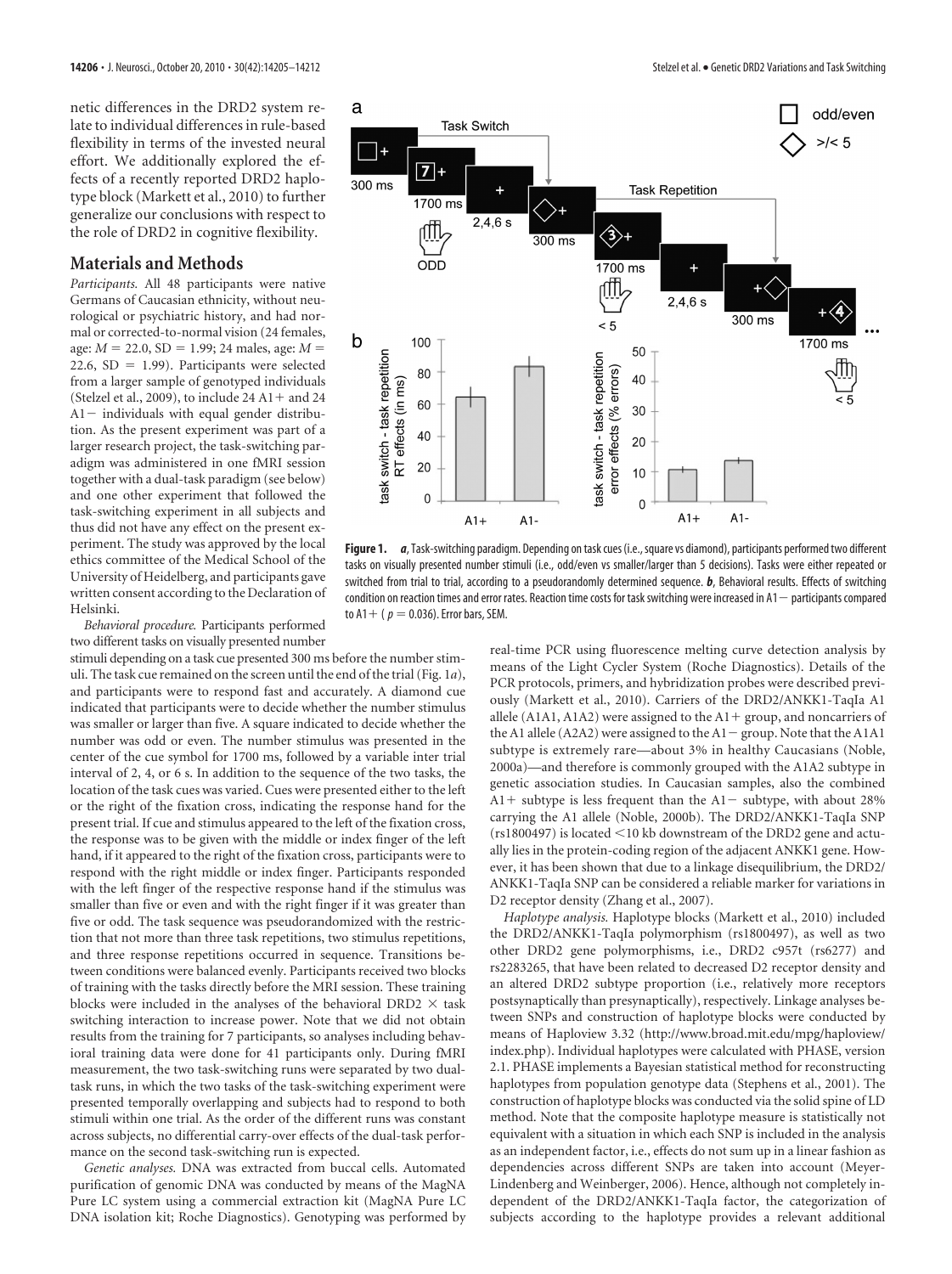between-subject factor to test for the generality of the findings from the single SNP analysis.

*fMRI procedure.* All images were acquired with a 3 tesla Siemens Trio MRI scanner equipped with a fast gradient system for echo-planar imaging. We used a birdcage head coil and stabilized participants with cushions to restrict head motion comfortably. Functional images were acquired in two runs, using a whole-brain one-shot gradient-echo, echoplanar sequence (TE = 30 ms, matrix size =  $64 \times 64$ , FOV = 24 cm, flip angle =  $83^\circ$ , TR = 2 s). Each functional volume consisted of 32 axial slices with 3 mm thickness and 1 mm interslice gap. We also acquired a structural T1-weighted 3-D MPRAGE scan at the end of the experiment (matrix size  $256 \times 256$ , slice thickness: 1.0 mm, flip angle: 30°). In addition, we acquired a 2-D T1-weighted image using the same slice prescription as for functional scans. Anatomical images were used for the normalization of the functional data to the Montreal Neurological Institute (MNI) atlas space.

*fMRI data analyses.* All analyses were performed with SPM5 (http://www.fil.ion.ucl.ac.uk/spm). First, each participant's functional dataset was slice-time corrected, motion corrected, and unwarped, and then coregistered to the anatomical data. After segmentation, the data were spatially normalized into the standard MNI atlas space. Data were then smoothed with an 8 mm FWHM Gaussian kernel and high-pass filtered during statistical analysis. We applied the general linear model for serially autocorrelated data (Friston et al., 1995) and included one covariate for each task type in relation to the preceding trial: task repetition/hand repetition, task repetition/hand switch, task switch/hand repetition, and task switch/hand switch. Note that the present report focuses on task switching, while differences between task switching and hand switching will be reported separately. In addition, we included one covariate for error trials. To protect the whole-brain analysis against falsepositive activations, we used a double-threshold approach, that is, combining a voxel-based threshold with a minimum cluster size (Forman et al., 1995). This nonarbitrary voxel cluster size was determined on the basis of a Monte Carlo simulation (10,000 iterations) determined with AFNI's AlphaSim tool (Ward, 2000). We determined the minimal cluster size for an individual voxel height threshold of  $T > 2.67$  ( $p <$ 0.005, uncorrected) to ensure an overall imagewise false-positive rate of 5%. Based on our interest in DRD2 modulations of frontostriatal circuits, we simulated the cluster threshold within a masked volume including the frontal lobes and the dorsal part of the striatum (caudate nucleus, putamen). Anatomical masks were created using the frontal hemisphere mask and the automated anatomical labeling mask for the dorsal striatum (Tzourio-Mazoyer et al., 2002) in the WFU Pickatlas toolbox (Maldjian et al., 2003), restricting the included voxels to the group brain mask generated by SPM during statistical analysis. This resulted in a cluster threshold of 103 voxels. Activations exceeding this double threshold are therefore considered to be activated at an experimentwise threshold of  $p < 0.05$ , corrected for multiple comparisons. Analyses of the interaction between switching condition and DRD2/ANKK1-TaqIa allele group were restricted to task switching-related brain regions by applying an inclusive mask from the whole-group task switching contrast. In this masked analyses, allele group effects were identified using a cluster size threshold that was adjusted to the new search volume. An additional Monte Carlo simulation for the masked volume resulted in a cluster threshold of  $k > 7$  voxels for  $p < 0.005$ , corresponding to  $p < 0.05$ , corrected. The parameter estimates of all voxels showing a significant switching by allele group interaction were then analyzed offline to illustrate the directionality of the interaction effect. Given that this secondary ROI analysis is not used for inference but merely for resolving the nature of the interaction, this analysis is not subject to non-independence error (Poldrack and Mumford, 2009).

*Functional connectivity analysis.* To explore how frontostriatal systems are modulated by DRD2 density, we compared the functional connectivity between prefrontal cortex and striatum between the two genetic groups using the method of psychophysiological interactions (Friston et al., 1997). The aim of a psychophysiological interaction (PPI) analysis is to explain neural responses in one brain region in terms of the interaction between the neural responses in another brain region and a specific psychological context. We used a prefrontal cluster of activation that in-



Figure 2. *a*, Across groups (yellow color code), task-switching-related activity was present in lateral prefrontal regions (thresholded at  $p < 0.005$ ,  $k > 103$  voxels, in frontostriatal anatomical mask). Within the IFJ, a subregion showed an interaction effect with DRD2/ANKK1-Taq1a (red color code). *b*, The interaction reflects switching effects in the IFJ subcluster for  $A1$  - individuals that are not present in  $A1$  + individuals. Error bars, SEM.  $c$ , IFJ activity was correlated with behavioral switching costs in A1  $-$  but not A1  $+$  individuals ( $*p$   $<$ 0.05). *d*, Increased task-switching-related functional connectivity of the IFJ with the dorsal striatum for A1 – compared to A1 + individuals (in dorsal striatum mask,  $p < 0.005$ ,  $k > 74$ voxel). aIFS, Anterior inferior frontal sulcus.

cluded voxels showing the task switch versus repetition effect as seed region, and calculated the psychophysiological interaction term as the product of the mean time course in this region and the respective psychological variable (i.e., task switch vs repetition). All three variables (time course in seed region, psychological variable, and interaction term) were entered into a new general linear model for each subject. Then, two-sample *t* tests were performed to compare the parameter estimates of the interaction term between the DRD2 groups, which effectively results in a three-way interaction of seed time course, task switching effect, and DRD2 group. We restricted the analysis to the striatum by applying an anatomical mask of this region (Tzourio-Mazoyer et al., 2002) using the WFU Pickatlas (Maldjian et al., 2003). As above, based on a Monte Carlo simulation for the striatal search volume, we combined a voxelbased threshold of  $p < 0.005$  with a minimum cluster size of 74 voxels to yield a corrected  $p < 0.05$ .

## **Results**

#### **Task switching**

As expected, task switching elicited performance costs, i.e., increased response times (74  $\pm$  4.3 ms, SEM;  $t_{(40)} = 16.18$ ,  $p <$ 0.001) (Fig. 1*b*) and error rates (2.5%,  $\pm$  0.6;  $t_{(40)} = 4.07$ ,  $p <$ 0.001) (Fig. 1*b*) compared to task repetitions. In addition, activity in lateral prefrontal brain regions associated with cognitive control was increased for switch relative to repetition trials (Fig. 2*a*, Table 1). The two clusters within the frontostriatal search volume exceeding the statistical threshold were located in the left inferior frontal junction (IFJ) of the precentral and inferior frontal sulci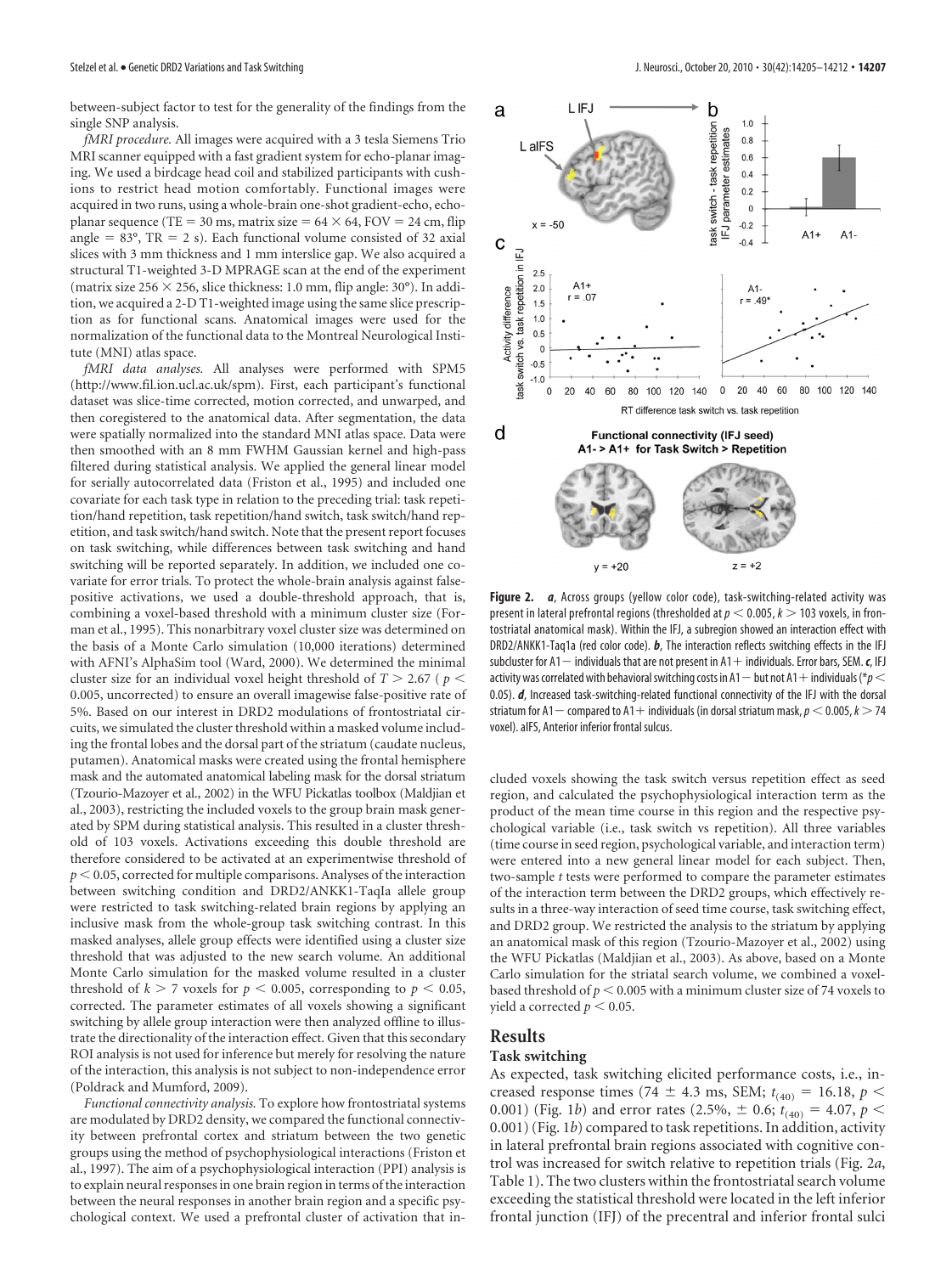**Table 1. Anatomical location and MNI coordinates for task switch versus repetition contrast across DRD2/ANKK1-TaqIa groups in frontostriatal search volume (** *p* **< 0.005,** *k* **> 103)**

|                                                      |     | BA           | <b>MNI</b> coordinates |         |          |              |              |
|------------------------------------------------------|-----|--------------|------------------------|---------|----------|--------------|--------------|
| Region                                               | Hem |              | X                      |         | Z        | t value      | Cluster size |
| Inferior frontal junction<br>Inferior frontal sulcus |     | 6/8/44<br>46 | $-54$<br>$-50$         | 8<br>42 | 38<br>14 | 4.31<br>4.04 | 119<br>166   |

Hem, Hemisphere (L, left; R, right); BA, Brodmann's area.

and in the anterior portion of the left inferior frontal sulcus. No evidence for striatal involvement in task switching across groups was present.

### **DRD2/ANKK1-TaqIa association with task switching effects**

Importantly, behavioral switching effects were modulated by DRD2/ANKK1-TaqIa. Error rates were generally increased in A1 – (13.7  $\pm$  1.2) compared to A1 + individuals (10.7  $\pm$  1.1), albeit not significantly ( $t_{(39)} = 1.81$ ,  $p = 0.08$ ), but this DRD2/ ANKK1-TaqIa effect did not interact with the task switch versus repetition effect. The interaction between switching condition (repeat vs switch) and DRD2/ANKK1-TaqIa allele-group (i.e.,  $A1 + vs A1 -$ ) on response times ( $t_{(39)} = 2.18$ ,  $p = 0.03$ ) (Fig. 1*b*, see also supplemental Table S1, available at www.jneurosci.org as supplemental material) shows increased switching costs for  $A1$ participants (83  $\pm$  5.6 ms) compared to A1+ (65  $\pm$  6.4 ms). Cohen's *d* of 0.68 indicates that this is a medium to large effect (Cohen, 1992).

In accordance with these allelic effects on performance, prefrontal task-switching-related brain activations were differentially modulated depending on DRD2 density. The interaction analysis between switching condition and DRD2/ANKK1-TaqIa allele-group (inclusively masked by the whole-group switching contrast; see Materials and Methods) indicates that within the task-related prefrontal network described above, exclusively a subregion of the IFJ cluster  $(x = -50, y = +12, z = +36; 28$ voxels;  $T_{\text{max}} = 3.46$ ) showed stronger switching-related activity for A1 - than for A1 + individuals (red color code in Fig. 2*a*). Resolving this interaction effect (Fig. 2*b*, see also supplemental Table S2, available at www.jneurosci.org as supplemental material) indicates increased activity during task switches compared to repetitions in this subcluster only in the  $A1$  group but not in  $A1 +$  individuals. No region showed increased switching-related activity for  $A1$  + compared to  $A1$  – individuals.

As D2 receptors are most abundant in the striatum, which, however, did not show any robust switching-related activity in our sample of 48 participants, we additionally applied an ROI approach using an anatomical mask of the dorsal striatum (caudate nucleus and putamen) (Tzourio-Mazoyer et al., 2002). Interaction effects of DRD2/ANKK1-TaqIa and switching condition in these two regions could be detected only when lowering the statistical threshold as low as  $p \leq 0.05$ , uncorrected, with one cluster in the right caudate nucleus ( $x = +14$ ,  $y = +12$ ,  $z = +4$ ; 79 voxels;  $T_{\text{max}} = 2.38$ ), one in the left putamen ( $x =$  $-18$ ,  $y = 0$ ,  $z = +10$ ; 36 voxels;  $T_{\text{max}} = 2.56$ ), and one in the right putamen ( $x = +28$ ,  $y = +18$ ,  $z = +6$ ; 35 voxels;  $T_{\text{max}} = 2.33$ ). While we do not consider these to be robust effects, it is noteworthy that the striatal ROIs show the same general pattern of increased switching costs in  $A1$  - individuals as revealed by separate ROI analyses for the voxels of the caudate and the putamen, respectively. This analysis additionally revealed a main effect of DRD2 group in the caudate cluster ( $F_{(1,46)} = 9.53$ ,  $p = 0.003$ ),

indicating generally increased caudate activity in individuals with presumably low DRD2 density  $(A1+)$ .

The DRD2/ANKK1-TaqIa modulation of task-switchingrelated IFJ activation was further supported by differential correlations of the IFJ switching effect and switching costs in response times. As shown in Figure 2*c*, a correlation between the IFJ activation and response time switch costs in the whole group ( $r =$ 0.38,  $p = 0.02$ ) was completely driven by the A1- group ( $r =$  $0.49, p = 0.03$ , right panel), while the  $A1 +$  group showed no such  $\text{correlation}$  ( $r = 0.07, p = 0.77, \text{left panel}$ ). To test whether brain– behavior correlations for  $A1$  + individuals were present in any other region, we further analyzed task-switching effects in the  $A1$  group, including the behavioral switching costs as a covariate for a whole-brain analysis. This analysis indicated that in the A1+ group switching-related activity ( $p < 0.005$ , uncorrected) in a circumscribed cluster in the left anterior IFS region  $(x =$  $-52$ ,  $y = +44$ ,  $z = +8$ ; 17 voxels;  $T_{\text{max}} = 3.95$ ) correlated with behavioral switching costs. This cluster was located slightly anterior to the whole-group cluster in the anterior IFS. While this correlation effect clearly failed to reach our significance criterion, this effect provides initial evidence of how  $A1$  + participants coped with the task switching demand.

#### **Prefrontal–striatal coupling**

Given that D2 receptors are most abundant in the striatum (Pohjalainen et al., 1998) and we therefore reasoned that the prefrontal allele group effects should be associated with striatal signaling (Strafella et al., 2001; Bilder et al., 2004), we used PPI analysis (Friston et al., 1997) to examine how prefrontal DRD2/ ANKK1-TaqIa modulations of switching-related IFJ activation interacted with activity changes in the striatum. To this end, PPI results were assessed in an anatomically restricted region of the dorsal striatum (caudate nucleus and putamen; see Materials and Methods). In line with the hypothesized dorsal frontostriatal circuit for rule-based (as opposed to reward-dependent) flexibility, we observed that switching-specific functional connectivity between the IFJ and the caudate nucleus (i.e., increased frontostriatal coupling for switching relative to task repetition) was significantly associated with DRD2/ANKK1-TaqIa. Left  $(x = -18, y = 22, z = 0; 132$  voxels;  $T_{\text{max}} = 4.18$ ) and right  $(x = 6, y = 10, z = -8; 218 \text{ voxels}; T_{\text{max}} = 4.09)$  caudate were functionally more strongly coupled with the IFJ for task switches compared to task repetitions in  $A1$  - individuals compared to  $A1 + (Fig. 2d)$ . Further regions outside this search volume that also showed increased functional coupling for  $A1$  - individuals are listed in supplemental Table S3, available at www.jneurosci.org as supplemental material).

#### **Haplotype analysis**

To further substantiate the present findings, we reanalyzed the data considering not only the DRD2/ANKK1-TaqIa polymorphism, but also two additional polymorphisms related to the D2 receptor (Fig. 3). While the DRD2 c957t (rs6277) single nucleotide polymorphism (SNP) is also associated with changes in D2 receptor availability (Pohjalainen et al., 1998), the DRD2 rs2283265 SNP affects the ratio of presynaptic versus postsynaptic DRD2 subtypes (Zhang et al., 2007). In the present sample, five different haplotypes could be identified (see Table 2). Based on a recent study from our laboratory (Markett et al., 2010), we regrouped the participants according to the presence versus absence of the TCT haplotype block [rs1800497/Taq-I a: T  $(A1+)$ ; rs6277/c957t: C+; rs2283265; T+]. Carriers of the TCT haplotype can be assumed to show lower D2 receptor densities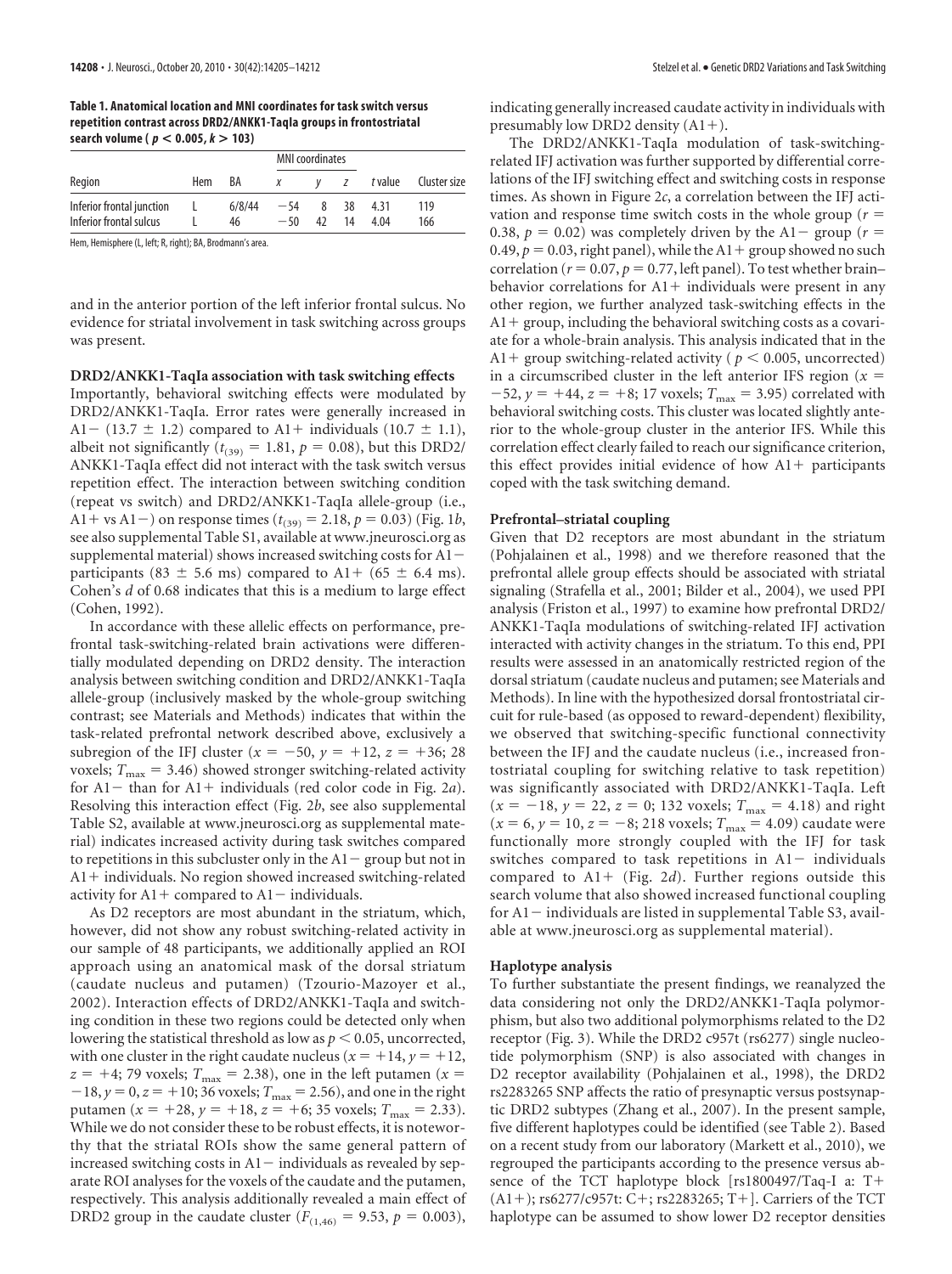

**Figure 3.** The haplotype block spanning the DRD2/ANKK1-Tagla SNP (rs1800497) and two other SNPs on the DRD2 gene (i.e., DRD2 c957t (rs6277) and rs2283265). Values in the diamonds represent D' values, a measure for the linkage disequilibrium between SNPs (see also Table 2 for frequencies).

**Table 2. Observed and expected haplotype frequencies as reconstructed with PHASE**

|                | Haplotype  | Observed     | Expected |
|----------------|------------|--------------|----------|
|                | CCG        | 24           | 25       |
| $\overline{2}$ | <b>CCT</b> | 0            | 0        |
| 3              | CTG        | 46           | 45       |
| 4              | CTT        | $\mathbf{0}$ | 0        |
| 5              | TCG        |              | 3        |
| 6              | <b>TCT</b> | 18           | 18       |
|                | <b>TTG</b> | 4            |          |
| 8              | TΤ         |              | 0        |
|                |            |              |          |

In the haplotype column, the triplets refer to the genetic variant of the (1) DRD2/ANKK1-TaqIa (rs1800497; T: A1 +, C: A1-); (2) DRD2 c957t (rs6277); and (3) DRD2 rs22832565.

and a shifted proportion of presynaptic to postsynaptic D2 receptors. Accordingly, this analysis establishes whether the obtained effects reported above are specific to the DRD2/ANKK1-TaqIa polymorphism or whether they are more generally related to genetically determined individual differences in DRD2 availability. The analysis revealed that 17 individuals were carriers of the TCT haplotype block (one of whom homozygous). When contrasting these individuals with the remaining 31 noncarriers of the TCT haplotype block, we obtained results very similar to those from the comparison of  $A1$  + versus  $A1$  – individuals: behaviorally, TCT carriers showed reduced task-switching RT costs  $(62.8 \pm 6.7)$  compared to TCT noncarriers (79.1  $\pm$  5.7;  $t_{(39)}$  =  $1.79, p = 0.08$ .

The analysis of haplotype  $\times$  switching effects within the inclusive task switching mask also revealed a subcluster of the IFJ that was differentially modulated by haplotype (Fig.  $4a$ ) ( $x =$  $-50$ ,  $y = 12$ ,  $z = 36$ ; 48 voxels;  $T_{\text{max}} = 4.88$ ). Note that this subcluster was nearly twice the size of the pure DRD2/ANKK1- TaqIa interaction cluster and yielded an even higher maximal *t* value. Illustrating the directionality of the interaction effect in the voxels of this subcluster indicated higher task-switching effects in the IFJ for TCT noncarriers than for TCT carriers (Fig. 4*a* and supplemental Table S4, available at www.jneurosci.org as supplemental material). The correlation of IFJ activity with behavioral switching effects was also greater for TCT noncarriers ( $r = 0.41$ ,  $p = 0.04$ ) than for TCT carriers ( $r = -0.25$ ,  $p = 0.38$ ). Finally, the results of the PPI analysis indicated that, albeit with a reduced cluster size, the TCT noncarriers also showed increased

switching-specific functional coupling between the IFJ and the left ( $x = -16$ ,  $y = 24$ ,  $z = 2$ ; 29 voxels;  $T_{\text{max}} = 3.79$ ) and right  $(x = 20, y = 24, z = -2; 39$  voxels;  $T_{\text{max}} = 3.53$ ) caudate when compared to TCT carriers (Fig. 4*b*).

## **Discussion**

The present results indicate that individual differences in the implementation of rule-based switching processes strongly depend on dopamine D2-receptor-mediated neural processing. Noncarriers of the DRD2/ANKK1-TaqIa A1 allele  $(A1-)$  with presumably higher D2 receptor densities, show greater switching costs behaviorally, being directly related to increased task-switching activity in the lateral prefrontal cortex. Increased processing resources invested by these individuals are further reflected in increased prefrontal coupling with the dorsal striatum during switching. A haplotype analysis involving three genetic polymorphisms modulating DRD2 availability (i.e., rs1800497, rs6277, and rs2283265) confirmed these results, providing strong support for our hypothesis that rule-based cognitive flexibility without rewards depends on DRD2 availability. These results indicate that in healthy humans, high DRD2 density may indeed be disadvantageous for certain cognitive demands by increasing the invested effort for successful performance.

Several clinical studies point to an association of changes in the DRD2 system and cognitive inflexibility. In particular, high DRD2 density is a major component in the pathophysiology of schizophrenia (Wong et al., 1986; Abi-Dargham et al., 2000). While many studies show impaired cognitive flexibility in schizophrenic patients (Rodríguez-Sánchez et al., 2005; Thoma et al., 2007), only recently the link between high DRD2 density and cognitive inflexibility was established: a genetic mutation study showed that the overexpression of striatal D2 receptors in transgenic mice was directly related to reversal learning deficits (Kellendonk et al., 2006).

In addition, the A1 allele of the DRD2/ANKK1-TaqIa polymorphism has been associated with other disorders characterized by cognitive and behavioral impulsivity such as addiction (Bowirrat and Oscar-Berman, 2005), compulsive gambling (Comings et al., 1996), or attention deficit hyperactivity disorder (Comings et al., 1991; Kirley et al., 2002). The lowered threshold for switching to addiction- or distracter-related behaviors in these disorders fits nicely to the greater task-switching efficiency in our A1 carriers, who seem to adopt novel behavioral options more readily. The crucial difference lies in the healthy A1 carriers' ability for goal-directed flexibility—while impulsivity and inattention as experienced by these patients, in contrast, is mostly dysfunctional. Note, however, that the processing advantage of A1 carriers seems to vanish when behavior is reinforced by feedback or reward. During feedback-based learning, A1 carriers are less proficient in adjusting their behavior based on feedback in previous trials (Klein et al., 2007; Jocham et al., 2009). Thus, feedback might actually alter the mechanisms involved in cognitive flexibility substantially, most likely due to processes involved in anticipating outcomes. This fundamental difference is most directly reflected in the involvement of ventral as compared to dorsal frontostriatal neural systems (Alexander et al., 1986).

The exact neural mechanisms of how individual differences in DRD2 density result in differences in prefrontal activity are not well understood yet. Critically, the D2 receptor is most abundant in the striatum (Pohjalainen et al., 1998). Several loops between the striatum and prefrontal cortex have been described (Alexander et al., 1986), and computational models of frontostriatal interactions (Cohen et al., 1996; Frank et al., 2001) make it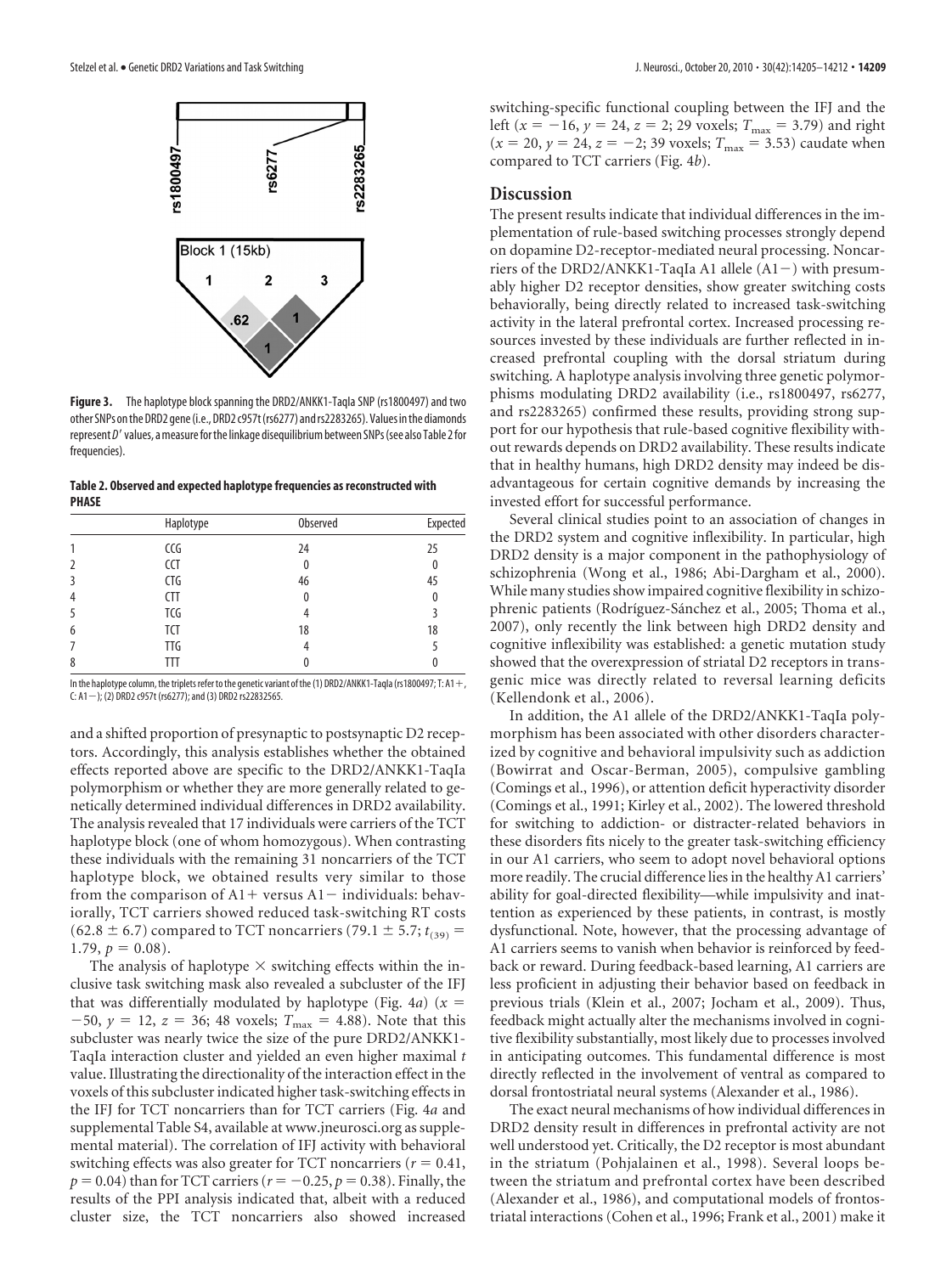plausible that the striatum is involved in signaling whether information in circumscribed prefrontal regions should be updated to reconfigure the relevant task set according to the task cue (Meiran, 1996). This gating signal is assumed to depend on the striatal dopamine level (Cohen et al., 1996; Braver and Cohen, 1999), with stronger signals associated with more dopamine in the striatum leading to faster and less effortful updating in the prefrontal cortex (Durstewitz and Seamans, 2008). While this seems inconsistent with the finding of greater switching costs for participants with greater receptor densities, our data can be reconciled with this model based on recent evidence from a



**Figure 4.** Results of the haplotype analysis. *a*, Interaction effect in left IFJ region for the haplotype analysis with stronger switching effects in the IFJ for TCT - than for TCT + individuals. *b*, Increased task-switching-related functional connectivity of the IFJ with the dorsal striatum for TCT— compared to TCT $+$  individuals [in striatum mask,  $\rho$   $<$  0.005: MNI coordinates: left ( $t=$  $3.51$ :  $x = -16$ ,  $y = 24$ ,  $z = 2$ ; right ( $t = 3.31$ ):  $x = 20$ ,  $y = 24$ ;  $z = -2$ ].

PET ligand study. Laakso et al. (2005) showed that striatal dopamine synthesis is actually increased in  $A1$  + individuals, i.e., in persons with reduced DRD2 density, presumably due to altered autoreceptor functions. This receives support from our observation of generally increased striatal BOLD signals in  $A1 + com$ pared to  $Al$  - individuals. In addition, this is consistent with recent evidence on the role of genetic differences in prefrontal dopamine availability for cognitive flexibility (Krugel et al., 2009; Colzato et al., 2010). In these studies, individuals with low prefrontal dopamine levels were behaviorally more flexible and, importantly, this was associated with increased striatal signaling, presumably associated with stronger dopaminergic burst firing related to reward (Bilder et al., 2004; Krugel et al., 2009). These findings together with the present results thus support previous assumptions on an inverse relationship between prefrontal and striatal dopamine activity (Kolachana et al., 1995).

The study of Laakso et al. (2005) provides an important link between the finding of impaired switching performance and increased neural effort for high DRD2 density in the present study and impaired task switching for individuals under the DRD2 antagonist sulpiride (Mehta et al., 2004). The putative adaptive increase in dopamine synthesis in A1 carriers might explain why genetically determined low DRD2 density is not necessarily associated with decreased DRD2 signaling as evoked by transient pharmacological interventions. Instead, adaptively increased dopamine signaling in A1 carriers might evoke a more salient gating signal, facilitating the updating of task representations in prefrontal cortex.

Alternatively, less strong IFJ signaling might be needed in A1 carriers because the relevant task representations are generally in a different activation state, e.g., because multiple representations are kept in a more accessible state throughout the experiment. This could explain the missing association between IFJ activity and behavioral switching costs in A1 carriers that was present in  $A1$  - individuals. The exploratory analysis of brain-behavior correlations in the  $A1$  group revealed a small anterior inferior frontal cluster showing an association with behavioral switching costs. As the size of this cluster was below the threshold for a whole-brain analysis, we only tentatively consider this *post hoc* finding as evidence that A1 carriers, based on their genetic constitution, might use a fundamentally different strategy for switching between tasks. Previous findings showed anterior prefrontal involvement for endogenously triggered task switching (Forstmann et al., 2005) and for mixing two tasks in a task-switching setting compared to single-task performance (Braver et al., 2003). In addition, the simultaneous processing

of multiple goals involves anterior prefrontal cortex (Koechlin et al., 2003). Accordingly, instead of involving the IFJ for sequentially uploading the relevant task set based on task cues, A1 carriers might use a more abstract strategy, e.g., keeping both task representations in an activated state and focusing temporally more on one or the other resulting in better task performance and overall greater neural efficiency. Further studies manipulating potential strategies experimentally might further elucidate these potential interpretations.

The greater efficiency of A1 carriers is further supported by the relatively weaker functional connectivity between the dorsal striatum and the IFJ region during switching. Various studies showed increased functional connectivity in clinical populations associated with performance deficits in cognitive tasks (Schlösser et al., 2003, 2008; Meyer-Lindenberg et al., 2005; Shaw et al., 2009). In addition, decreased task-related coupling in clinical conditions such as schizophrenia is presumably compensated by increased connectivity in other networks (Friston, 1998; Stephan et al., 2006; Spoletini et al., 2009). Model-free analyses of connectivity patterns, e.g., using independent component analysis, could provide a more complete picture of differences in connectivity patterns between genetic groups to evaluate this compensation hypothesis directly.

While switching-specific functional connectivity between striatum and IFJ differed between  $A1$  + and  $A1$  - individuals, we found only subthreshold switching-related activity differences in the striatum. This is different from previous findings on the role of DRD2 in switching between visual stimulus categories (Cools et al., 2007) and reward- or feedback-based learning (Klein et al., 2007; Jocham et al., 2009), and might reflect the prefrontal dominance in intentional nonrewarded switching processes. Cools et al. (2007) administered the D2 receptor agonist bromocriptine in healthy individuals with different degrees of impulsivity who had to switch between stimulus categories rather than, as in the present study, between task rules based on a cue. Trait impulsivity has been associated with low D2 receptor binding in the striatum, most likely reflecting low striatal D2 receptor density (Dalley et al., 2007). Striatal activity and behavioral switching performance were modulated by bromocriptine in high impulsive individuals only, showing that for successful stimulus-based switching, optimal DRD2 activity in the striatum is crucial. Here, we show that for flexibly applying different abstract rules to the same stimuli, DRD2 effects are mainly present in a region of the lateral prefrontal cortex previously associated with the updating of task representations (Brass et al., 2005; Derrfuss et al., 2005). The selective coupling between PFC and dorsal striatum, however, indicates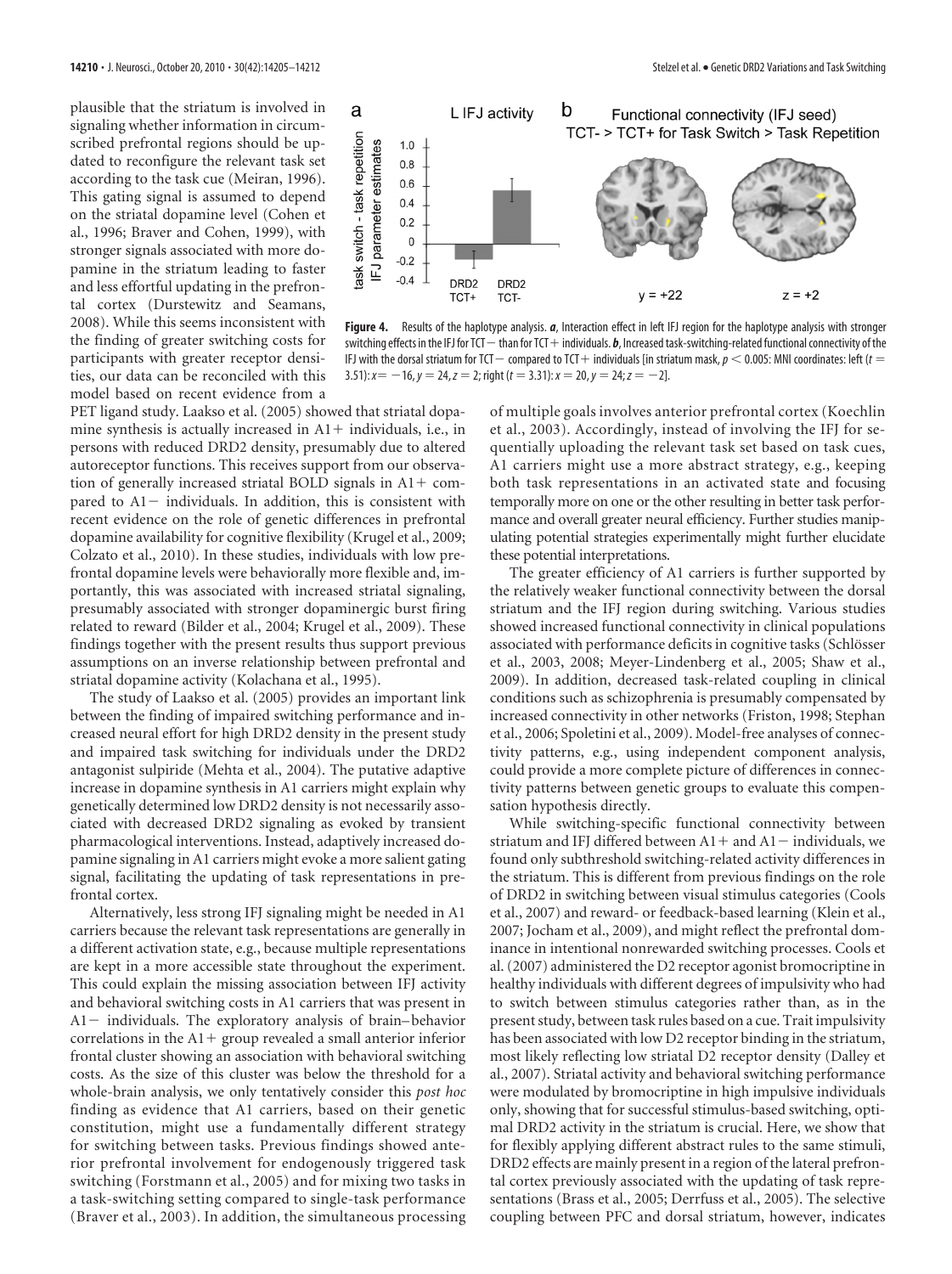that the PFC is not working in isolation and thus supports the outlined striatofrontal gating hypothesis.

In sum, the present results provide strong evidence that differences in the availability of D2 receptors contribute to individual differences in intentional cognitive flexibility associated with dorsal frontostriatal circuits. These findings form the basis for a more general framework on the role of D2 activity in frontostriatal circuits and extend our current knowledge concerning the role of D2 receptor-related activity for cognitive flexibility, which was previously mainly based on reward-based flexibility.

## **References**

- Abi-Dargham A, Rodenhiser J, Printz D, Zea-Ponce Y, Gil R, Kegeles LS, Weiss R, Cooper TB, Mann JJ, Van Heertum RL, Gorman JM, Laruelle M (2000) Increased baseline occupancy of D2 receptors by dopamine in schizophrenia. Proc Natl Acad Sci U S A 97:8104 –8109.
- Alexander GE, DeLong MR, Strick PL (1986) Parallel organization of functionally segregated circuits linking basal ganglia and cortex. Annu Rev Neurosci 9:357–381.
- Bilder RM, Volavka J, Lachman HM, Grace AA (2004) The catechol-0 methyltransferase polymorphism: relations to the tonic-phasic dopamine hypothesis and neuropsychiatric phenotypes. Neuropsychopharmacology 29:1943–1961.
- Bowirrat A, Oscar-Berman M (2005) Relationship between dopaminergic neurotransmission, alcoholism, and reward deficiency syndrome. Am J Med Genet B Neuropsychiatr Genet 132B:29 –37.
- Brass M, von Cramon DY (2002) The role of the frontal cortex in task preparation. Cereb Cortex 12:908 –914.
- Brass M, Derrfuss J, Forstmann B, von Cramon DY (2005) The role of the inferior frontal junction area in cognitive control. Trends Cogn Sci 9:314 –316.
- Braver TS, Cohen JD (1999) Dopamine, cognitive control, and schizophrenia: the gating model. Prog Brain Res 121:327–349.
- Braver TS, Reynolds JR, Donaldson DI (2003) Neural mechanisms of transient and sustained cognitive control during task switching. Neuron 39:713–726.
- Cohen J (1992) A power primer. Psychol Bull 112:155–159.
- Cohen JD, Braver TS, O'Reilly RC (1996) A computational approach to prefrontal cortex, cognitive control and schizophrenia: recent developments and current challenges. Philos Trans R Soc Lond B Biol Sci 351:1515–1527.
- Colzato LS, Waszak F, Nieuwenhuis S, Posthuma D, Hommel B (2010) The flexible mind is associated with the catechol-O-methyltransferase (COMT) Val158Met polymorphism: evidence for a role of dopamine in the control of task-switching. Neuropsychologia 48:2764 –2768.
- Comings DE, Comings BG, Muhleman D, Dietz G, Shahbahrami B, Tast D, Knell E, Kocsis P, Baumgarten R, Kovacs BW, Levy DL, Smith M, Borison RL, Durrell Evans D, Klein DN, MacMurray J, Tosk J, Sverd J, Gysin R, Flanagan S (1991) The dopamine D2 receptor locus as a modifying gene in neuropsychiatric disorders. JAMA 266:1793–1800.
- Comings DE, Rosenthal RJ, Lesieur HR, Rugle LJ, Muhleman D, Chiu C, Dietz G, Gade R (1996) A study of the dopamine D2 receptor gene in pathological gambling. Pharmacogenetics 6:223–234.
- Cools R, Robbins TW (2004) Chemistry of the adaptive mind. Philos Transact A Math Phys Eng Sci 362:2871–2888.
- Cools R, Barker RA, Sahakian BJ, Robbins TW (2001) Mechanisms of cognitive set flexibility in Parkinson's disease. Brain 124:2503–2512.
- Cools R, Sheridan M, Jacobs E, D'Esposito M (2007) Impulsive personality predicts dopamine-dependent changes in frontostriatal activity during component processes of working memory. J Neurosci 27:5506 –5514.
- Dalley JW, Fryer TD, Brichard L, Robinson ES, Theobald DE, Lääne K, Peña Y, Murphy ER, Shah Y, Probst K, Abakumova I, Aigbirhio FI, Richards HK, Hong Y, Baron JC, Everitt BJ, Robbins TW (2007) Nucleus accumbens D2/3 receptors predict trait impulsivity and cocaine reinforcement. Science 315:1267–1270.
- Derrfuss J, Brass M, Neumann J, von Cramon DY (2005) Involvement of the inferior frontal junction in cognitive control: meta-analyses of switching and Stroop studies. Hum Brain Mapp 25:22–34.
- Durstewitz D, Seamans JK (2008) The dual-state theory of prefrontal cortex dopamine function with relevance to catechol-o-methyltransferase genotypes and schizophrenia. Biol Psychiatry 64:739 –749.
- Floresco SB, Magyar O, Ghods-Sharifi S, Vexelman C, Tse MT (2006) Multiple dopamine receptor subtypes in the medial prefrontal cortex of the rat regulate set-shifting. Neuropsychopharmacology 31:297–309.
- Forman SD, Cohen JD, Fitzgerald M, EddyWF, Mintun MA, Noll DC (1995) Improved assessment of significant activation in functional magnetic resonance imaging (fMRI): use of a cluster-size threshold. Magn Reson Med  $33.636 - 647$
- Forstmann BU, Brass M, Koch I, von Cramon DY (2005) Internally generated and directly cued task sets: an investigation with fMRI. Neuropsychologia 43:943–952.
- Frank MJ, Loughry B, O'Reilly RC (2001) Interactions between frontal cortex and basal ganglia in working memory: a computational model. Cogn Affect Behav Neurosci 1:137–160.
- Friedman NP, Miyake A, Young SE, Defries JC, Corley RP, Hewitt JK (2008) Individual differences in executive functions are almost entirely genetic in origin. J Exp Psychol Gen 137:201–225.

Friston KJ (1998) The disconnection hypothesis. Schizophr Res 30:115–125.

- Friston KJ, Holmes AP, Worsley KJ, Poline JP, Frith CD, Frackowiak RSJ (1995) Statistical parametric maps in functional imaging: a general linear approach. Hum Brain Mapp 2:189 –210.
- Friston KJ, Buechel C, Fink GR, Morris J, Rolls E, Dolan RJ (1997) Psychophysiological and modulatory interactions in neuroimaging. Neuroimage 6:218 –229.
- Fuster JM (2001) The prefrontal cortex—an update: time is of the essence. Neuron 30:319 –333.
- Goldberg TE, Weinberger DR (1988) Probing prefrontal function in schizophrenia with neuropsychological paradigms. Schizophr Bull 14:179 –183.
- Gu BM, Park JY, Kang DH, Lee SJ, Yoo SY, Jo HJ, Choi CH, Lee JM, Kwon JS (2008) Neural correlates of cognitive inflexibility during task-switching in obsessive-compulsive disorder. Brain 131:155–164.
- Jersild A (1927) Mental set and shift. Arch Psychol 14:81.
- Jocham G, Klein TA, Neumann J, von Cramon DY, Reuter M, Ullsperger M (2009) Dopamine DRD2 polymorphism alters reversal learning and associated neural activity. J Neurosci 29:3695–3704.
- Kehagia AA, Cools R, Barker RA, Robbins TW (2009) Switching between abstract rules reflects disease severity but not dopaminergic status in Parkinson's disease. Neuropsychologia 47:1117–1127.
- Kellendonk C, Simpson EH, Polan HJ, Malleret G, Vronskaya S, Winiger V, Moore H, Kandel ER (2006) Transient and selective overexpression of dopamine D2 receptors in the striatum causes persistent abnormalities in prefrontal cortex functioning. Neuron 49:603–615.
- Kirley A, Hawi Z, Daly G, McCarron M, Mullins C, Millar N, Waldman I, Fitzgerald M, Gill M (2002) Dopaminergic system genes in ADHD: toward a biological hypothesis. Neuropsychopharmacology 27:607–619.
- Klein TA, Neumann J, Reuter M, Hennig J, von Cramon DY, Ullsperger M (2007) Genetically determined differences in learning from errors. Science 318:1642–1645.
- Koechlin E, Ody C, Kouneiher F (2003) The architecture of cognitive control in the human prefrontal cortex. Science 302:1181–1185.
- Kolachana BS, Saunders RC, Weinberger DR (1995) Augmentation of prefrontal cortical monoaminergic activity inhibits dopamine release in the caudate nucleus: an in vivo neurochemical assessment in the rhesus monkey. Neuroscience 69:859 –868.
- Krugel LK, Biele G, Mohr PN, Li SC, Heekeren HR (2009) Genetic variation in dopaminergic neuromodulation influences the ability to rapidly and flexibly adapt decisions. Proc Natl Acad Sci U S A 106:17951–17956.
- Laakso A, Pohjalainen T, Bergman J, Kajander J, Haaparanta M, Solin O, Syvalahti E, Hietala J (2005) The A1 allele of the human D2 dopamine receptor gene is associated with increased activity of striatal L-amino acid decarboxylase in healthy subjects. Pharmacogenet Genomics 15:387–391.
- Maldjian JA, Laurienti PJ, Kraft RA, Burdette JH (2003) An automated method for neuroanatomic and cytoarchitectonic atlas-based interrogation of fMRI data sets. Neuroimage 19:1233–1239.
- Markett SA, Montag C, Reuter M (2010) The association between dopamine DRD2 polymorphisms and working memory capacity is modulated by a functional polymorphism on the nicotinic receptor gene CHRNA4. J Cogn Neurosci 22:1944 –1954.
- Mehta MA, Manes FF, Magnolfi G, Sahakian BJ, Robbins TW (2004) Impaired set-shifting and dissociable effects on tests of spatial working memory following the dopamine D2 receptor antagonist sulpiride in human volunteers. Psychopharmacology (Berl) 176:331–342.